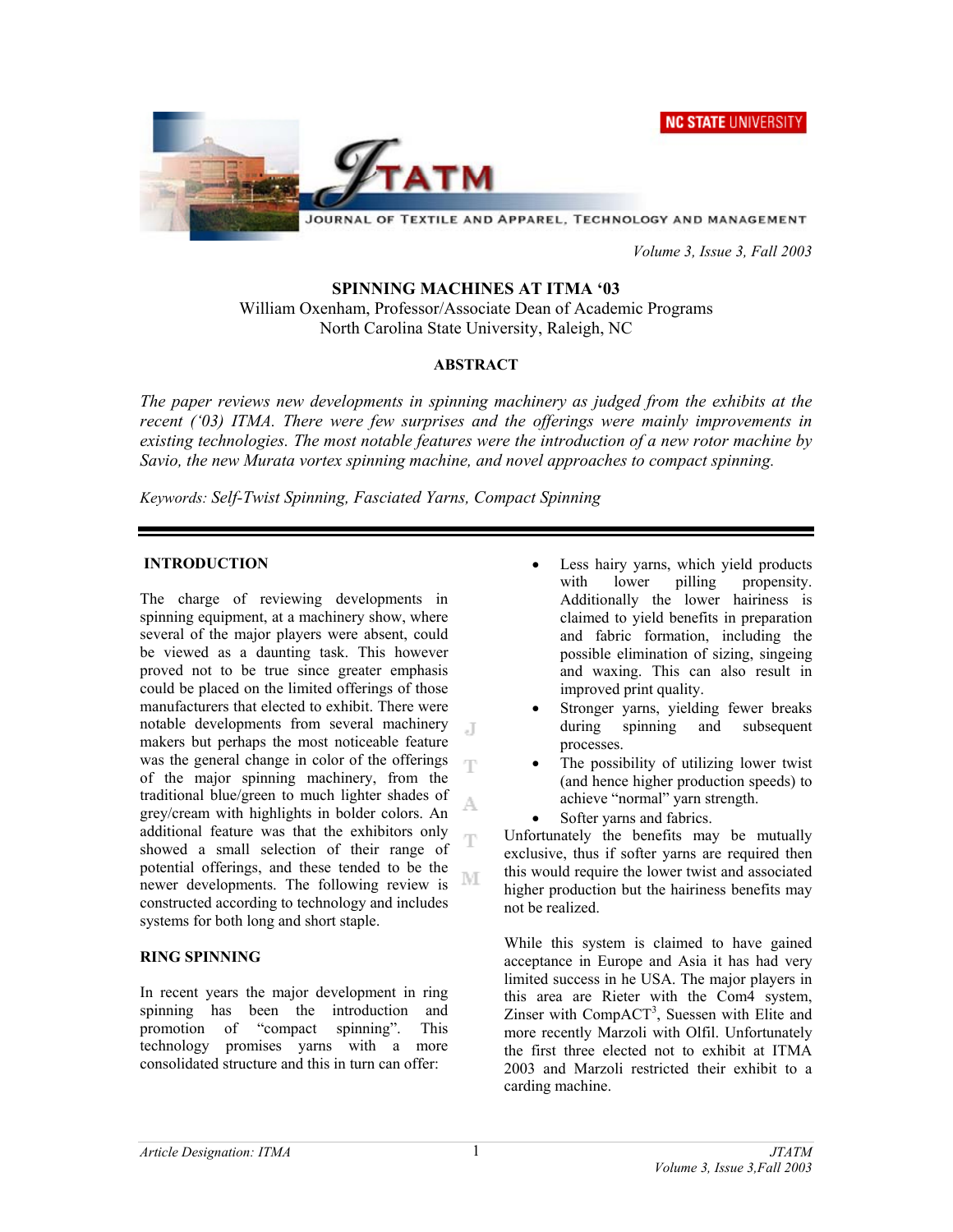

**Figure 1** 

There were however several new entries into this area with very different approaches to achieving a more compact structure.

**Cognetex** exhibited their Com4Wool which is a long staple adaptation of the Rieter Com4 system. The major changes made are to accommodate much longer fibers and this is achieved by utilizing angled balloon rollers as the front rollers in the compacting zone, **Figure 1**. The "usual" benefits for compact yarn are claimed for this system, however the major potential advantages are associated with the impact of these in subsequent processing. One particular claim is that it may be possible to replace a normal folded warp yarns with a single Com4Wool yarns. An additional "cover" mounted over the sieve roller, termed the "air conveyor", may be used for certain fiber types. This is recommended for use when processing cashmere but claimed to be unnecessary for wool. An additional feature of the exhibition machine was the incorporation of a **Fani** end break detection system plus roving stop motion.

**Officine Gaudino** also showed a long staple spinning machine (Model FP 03) with the mechanical compacting system (MCS). This is an unusual system since it does not require the additional suction system that is needed in other compact spinning machines. The MCS system, Figure 2, consists of an additional smooth bottom front roller and an angled top roller. These rollers run at a slightly slower speed than the front drafting rollers and this "negative" draft, coupled with the offset top roll, creates false twist which compacts the drafted strand as it issues from the compacting zone. This system can be incorporated into new machines or

retrofitted to existing machines and is claimed to be easily added or taken off the spinning frame. The interesting feature about this system compared to its competitors was that the cost of the compact spinning option was about 20% higher than the standard machine (whereas 200% to 250% was given for other machinery makers offerings).



**Figure 2** 

A totally different approach to reducing the hairiness of ring spun yarn was being promoted by the **Woolmark Company** with Solospun. This system, which is retrofitted to existing machinery, was shown at a previous ITMA. It uses a small additional multi-grooved "plastic" roller, **Figure 3**, to deliberately spread and separate the strand issuing from the drafting rollers into a series of smaller strands which each are consolidated by twist running into the yarn formation zone. While this system is presently restricted to long staple fibers there are initiatives to determine its applicability to short staple processing.



**Figure 3** 

The only short staple ring frame with compact spinning was the LR6AX exhibited by **LMW.** This Magnetic Compacting system, developed

A

Ŧ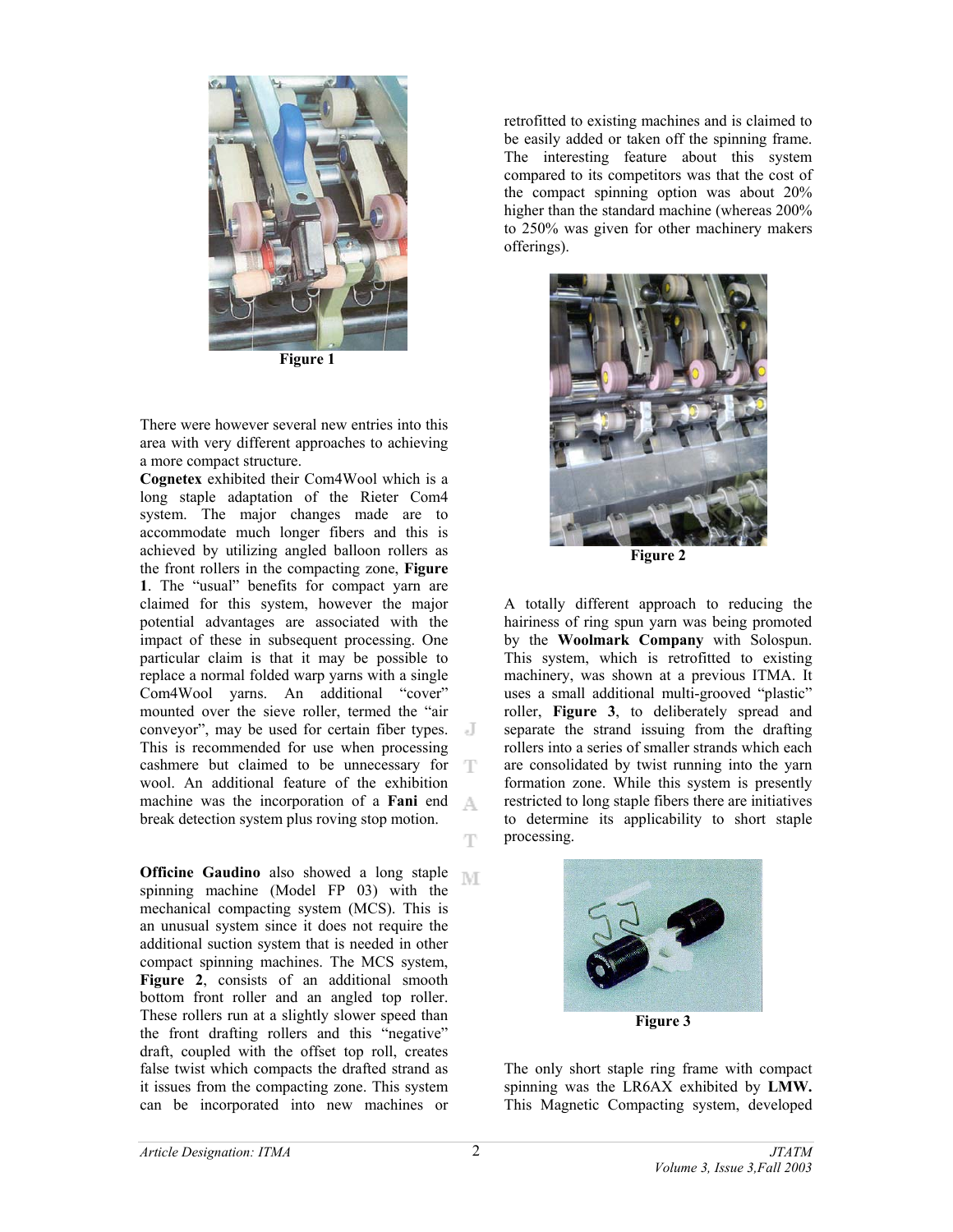by Hans Stahlecker (RoCoS) replaces the normal top front roller with a pair of smaller rollers between which is a condenser. The condenser is held against the bottom front drafting roller by means of a magnet **Figure 4**. This is a seemingly simple approach to reducing the width of the strand of drafted fibers but carries a cost penalty of  $2-2^{\frac{1}{2}}$  time the price of a standard machine and the use of very small rollers can be considered a potential problem area with regard to both fiber lapping and serviceability.



**Figure 4** 

While under a totally different classification of spinning technology it was interesting to note that **Fehrer** exhibited a DREF 3000 friction spinning machine in which the drafting system creating the core component utilized a compacting roller, (which was of course the

forerunner of the Com4 system). This approach is claimed to yield a stronger core and thus a higher tenacity in the resultant yarn.

## **SELF TWIST SPINNING**

Self twist spinning has been around since the 70's with Repco, Selfil and a return to SelTwist Spinning. While the system never gained wide acceptance it developed a niche market in Europe for the production of high bulk acrylic yarns. There were several "in house" modifications applied over the years and these were associated with trying to accommodate sliver feed rather than roving and facilitating easier relaxation of the yarns after spinning. These evolutionary concepts have all been combined into one unit marketed as the Macart Spinning Systems S300. In this system slivers (up to 12 g/m) are fed through a pre-draft unit which is placed before the normal drafting unit, incorporated in the ST spinner. The main body of the ST spinner looks identical to a Repco system, (with one double apron drafting system for all strands and reciprocating twisting rollers) but has no in-built winding unit. The yarns are instead fed to a continuous relaxation unit before being wound onto a take-up package **Figure 5.**  In an illustrated installation 15 S300 units were linked to one 60 spindle automatic winder.



**Figure 5**

The Gilbos Air Twist system operates on the same self twist principle, but in this case the process is applied to combining filament yarns to resemble a multifold twisted yarn. The alternating twist is applied by means of air jets (Heberlein "detorque jets") and the no twist region is reinforced by an intermingling process. The timing of the various functions and other processing parameters is controlled by a PC. The system has found use in the area of carpet yarns but other areas of applications are being pursued.

# **ROTOR SPINNING**

The new Savio FlexiRotorS 300 **(Figure 6)** is the first venture of this Italian company into high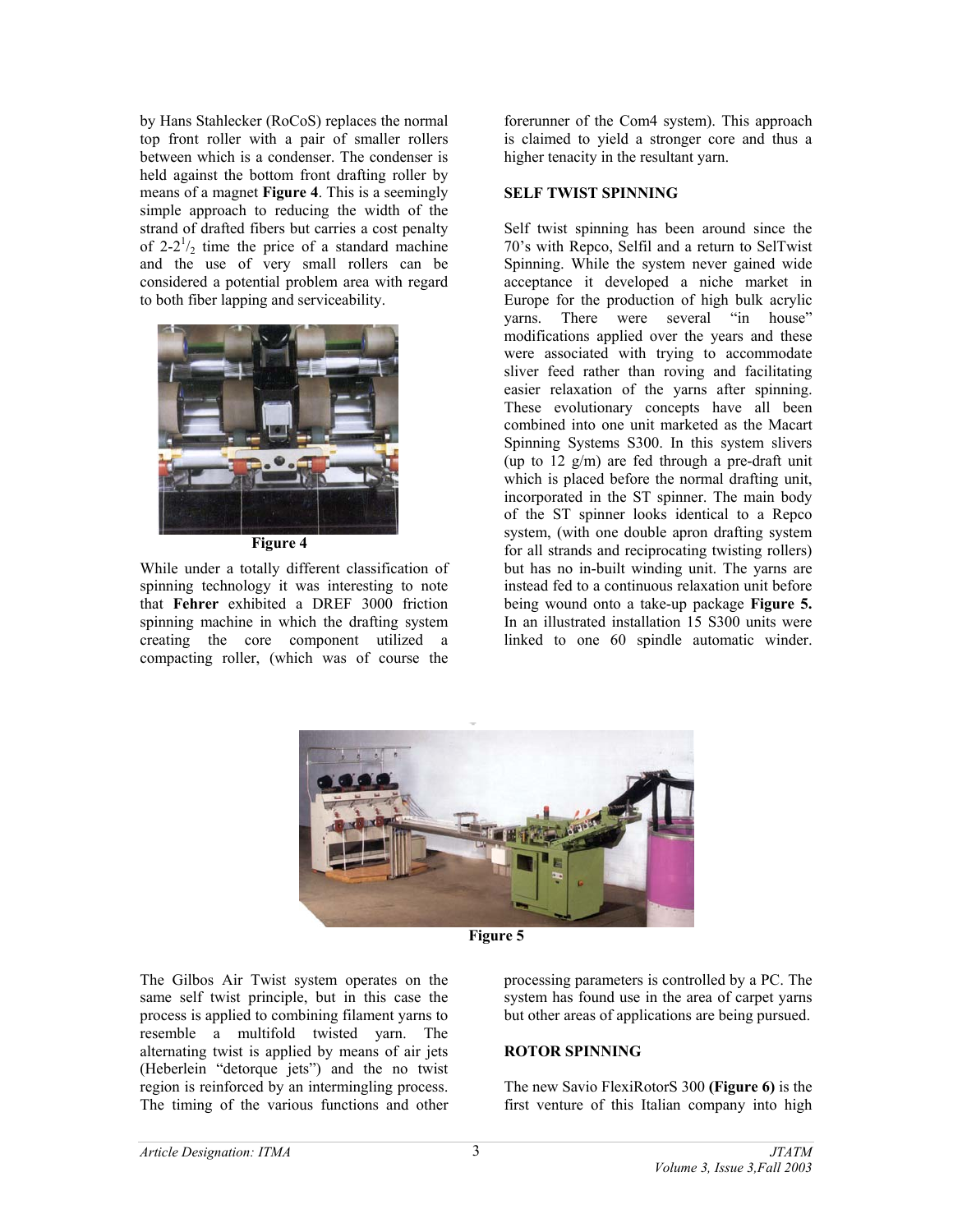speed spinning, utilizing the twin-disc bearing system that has been adopted by the other major players in this area. The politics behind the machine were almost as interesting as the technology since the new frame is based around a Suessen SCS spinning box (as is Rieter's) and the machine was being described as "essentially an updated R40". The major improvements claimed for this machine are:



**Figure 6** 

- Straighter threadline;
- 2 Independent sides machine at exhibition was shown spinning Ne 30 using a 28mm rotor at 150,000rpm on one side and Ne 6 using a 40mm rotor at 85,000 on the other side.
- Up to 320 positions

|                  | <b>MVS 851</b>  | <b>MVS 861</b>    |   |
|------------------|-----------------|-------------------|---|
| <b>Spindles</b>  | 72              | 80                | J |
| Speed (m/min)    | 300-400         | 240-450           | Г |
| Length (mm)      | 21,368          | 20,807            |   |
| Height (mm)      | 1,500           | 1,378             | г |
| Power (Kw)       | 30.2            | 26.3              | M |
| Air $(Q0.5 Mpa)$ | 80 L/min        | 55L/min           |   |
| Winder           | <b>Parallel</b> | $0 - 5^{\circ}57$ |   |

**Table 1 Comparison of MVS 851 and MVS 861** 

- Flexible use of up to 4 doffing and piecing trolleys,
- Electronic Threadguide Drive, and Electronic Package Building that enable flexibility of package size and denser packages to be produced (up to 6kg).
- Possible to change from cylindrical to conical packages (up to  $2^{\circ}$ ) using an adapter.
- Wireless communication and control, using palmtop PC, (**Figure 7).**

### **FASCIATED YARN**

Perhaps the displays arousing the greatest attention in the spinning area were both associated with fasciated yarns and while the offerings were very different in their maturity and product range the underlying principles of yarn formation were the same.

Murata's Vortex Spinner 861 represents a significant refinement of their previous machine with regard to footprint and energy consumption, as can be seen from **Table 1**



**Figure 7**

The immediately observable differences in the new machine is that it seems to be more compact and because of the lower profile this translates into more user friendly. The second feature which stands out is the so called "Tension Ruler", which functions like a yarn accumulator between the take up roller and the winding unit. This elegant unit not only enables higher speeds and the potential of  $5^{\circ}57$  cones, but also does so with reduced energy when compared to earlier machines.

Additional features of the new machine are the improved yarn clearer, with foreign fiber detection MSC-F; new waxing unit with alarm system; an automatic waste fiber extracting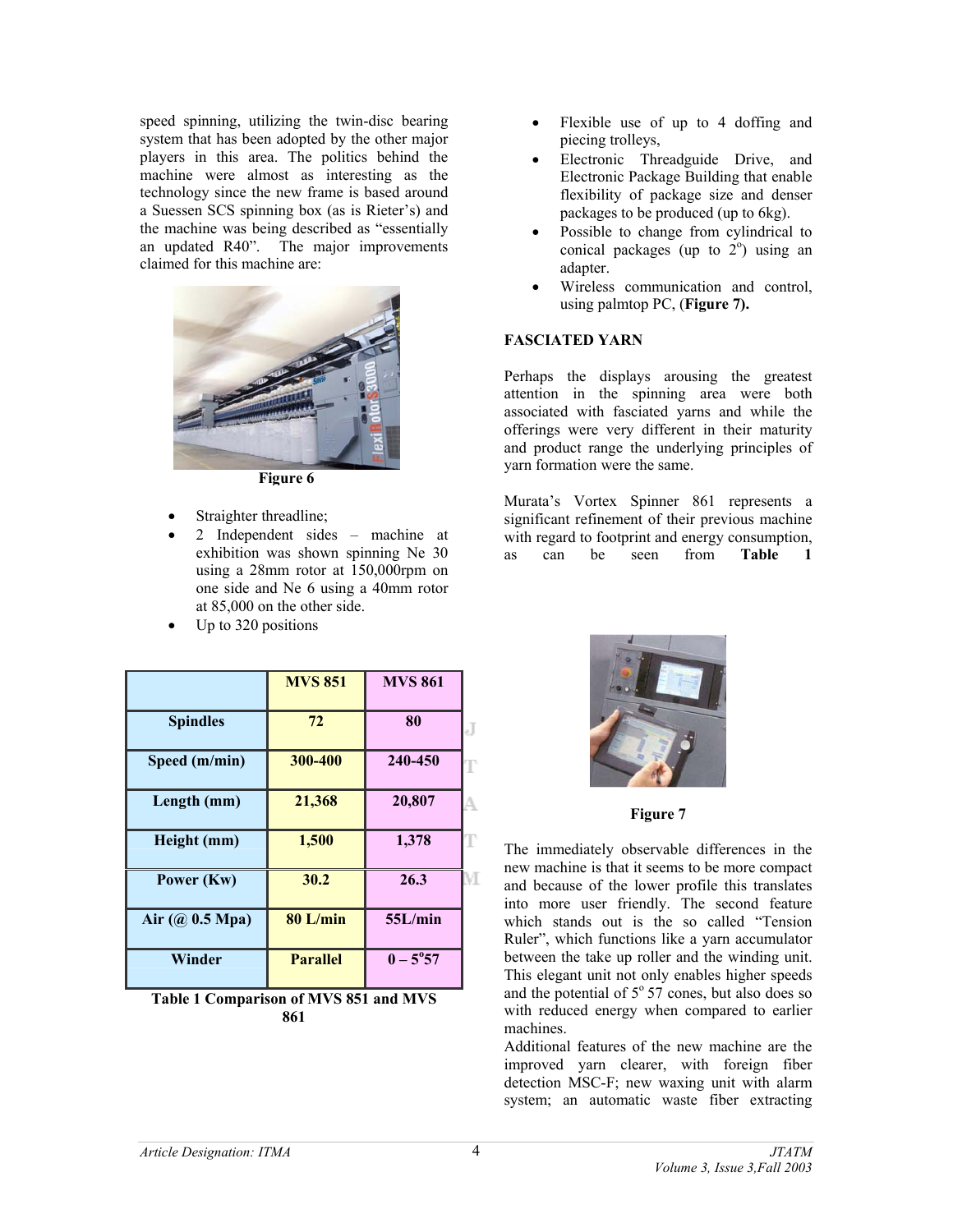system. The machine offers the potential to spin core yarns (including spandex) and effect yarns can be created by utilizing appropriate feed yarns. The current restriction on the system is the range of yarn counts that can be successfully spun and a significant market potential would be available if it were possible to process coarser yarns, however there were reports of major sales of this machine at the exhibition.



The second machine in this technology, which aroused considerable interest from visitors to ITMA, was the Uniplex system developed by DuPont and manufactured by SSM, and shown as a 3 position unit at the exhibition (**Figure 8)**. This system is radically different from other staple spinning systems since the feedstock is filament yarn, which is drawn and stretch broken (**Figure 9)**, and the resultant yarn structure is held together by wrapper fibers produced by an air jet. The modularly constructed machine, - T which is available with up to 48 positions (16 x 3 position modules), is claimed to be capable of processing a wide range of filament types and blends and the production speed is currently limited by jet design to about 350m/min, however the other components will run up to 700 **IVE** m/min.

There has been significant work carried out in optimizing the processing parameters to yield the desired fiber length distribution without creating a discontinuity in the fiber flow. Data seems to indicate that the fiber length produced is about 10 inches and there is information comparing Uniplex, ring and rotor yarn and fabric properties, however each of these technologies utilizes a different fiber length. At the present time the machine must be regarded as a development unit for rapid prototyping and/or



niche markets but this may change as larger machines become available and more independent information is available about product properties.

### **OTHER COMPONENTS**

There were several vendors exhibiting sensing and detection units for mounting on spinning and winding machines. Foreign fiber detection continues to arouse a lot of interest and while there are approaches applied earlier in the processing (blowroom, drawframe) there were also several units for the spinner/winder. Both **Loepfe** and **Barco** had units available with the latter claiming to be able to sense the total length of a foreign fiber and not just the portion on the yarn surface. This as achieved by utilizing multiple sensors which were shown mounted on an exit tube for a rotor spinning machine (**figure 10**).



Yarn setting systems were also shown and while units such as the **Resch** Sewimatic utilize steam

Δ

T